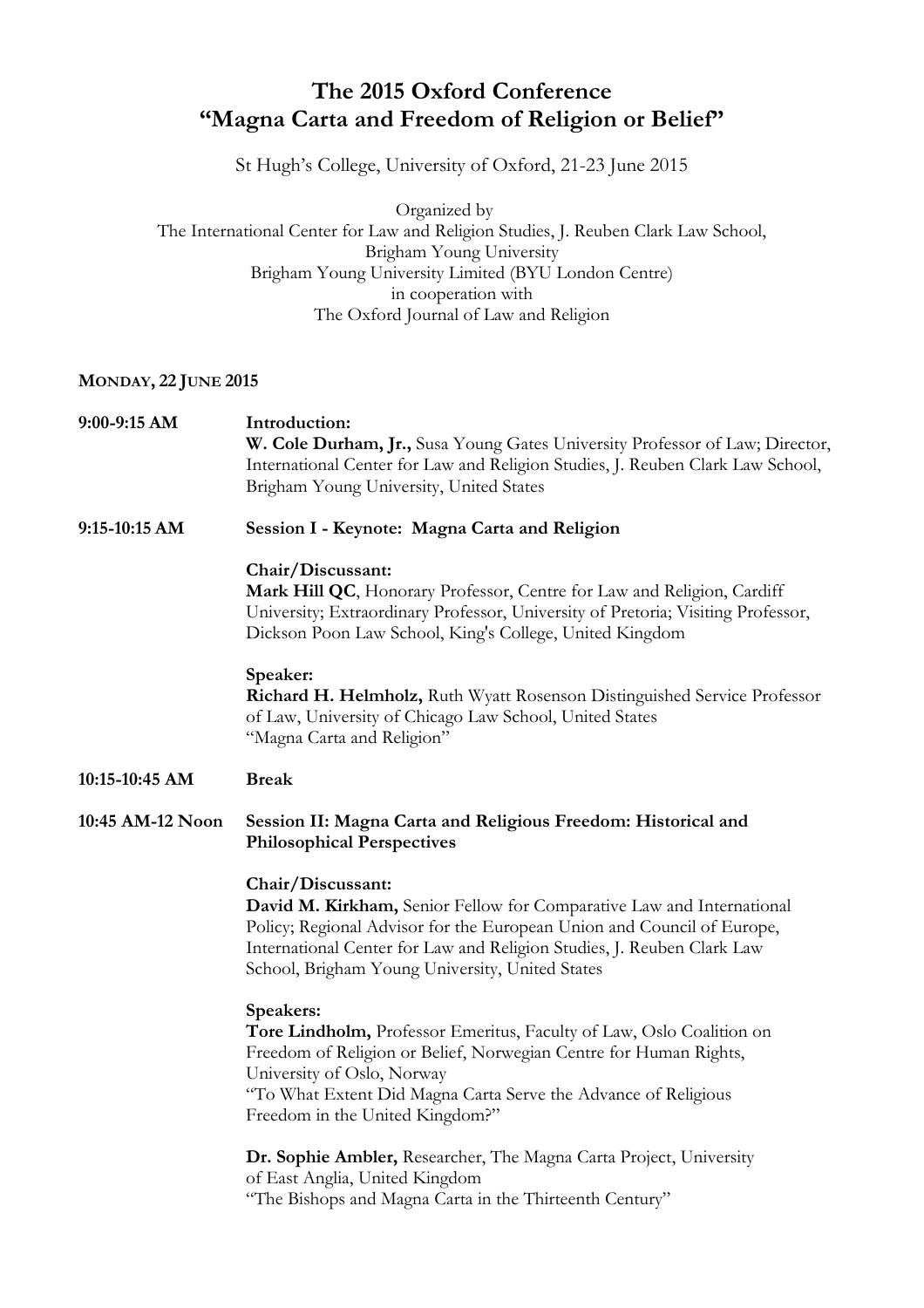| 12 Noon-1:15 PM | Lunch – St Hugh's College, University of Oxford                                                                                                                                                                                                            |
|-----------------|------------------------------------------------------------------------------------------------------------------------------------------------------------------------------------------------------------------------------------------------------------|
| 1:30-2:45 PM    | Magna Carta, Religious Freedom, and the American Tradition                                                                                                                                                                                                 |
|                 | Chair:<br>Janet Epp Buckingham, Associate Professor, Trinity Western University;<br>Director, Laurentian Leadership Centre, Canada                                                                                                                         |
|                 | Speakers:<br>David Little, Professor Emeritus, Harvard Divinity School, United States<br>"Magna Carta, American Law, and Human Rights"                                                                                                                     |
|                 | Frederick M. Gedicks, Guy Anderson Chair and Professor of Law, J. Reuben<br>Clark Law School, Brigham Young University, United States<br>"Myth, Meaning, and Magna Carta: Religious Liberty and Substantive Due Process<br>in American Constitutional Law" |
|                 | Nicholas Miller, Professor of Church History, Andrews University, United<br><b>States</b><br>"Second Magna Carta of Highest Liberties:' American Protestant<br>Dissenters, Religious Freedom, and the Heritage of Magna Carta"                             |
| 2:45-3:00 PM    | <b>Break</b>                                                                                                                                                                                                                                               |
| 3:00-4:15 PM    | <b>Commonwealth Perspectives: An Introduction</b>                                                                                                                                                                                                          |
|                 | Chair:<br>Neville Rochow SC, Notre Dame Law School, Sydney; University of<br>Adelaide Law School Research Unit for Society, Law, and Religion, Australia                                                                                                   |
|                 | Speakers:<br>Pieter Coertzen, Faculty of Theology, Stellenbosch University, South Africa<br>"Magna Carta and South Africa"                                                                                                                                 |
|                 | Akinola Ibidapo-Obe, Professor and Dean, University of Lagos, Nigeria<br>"The Universalism of the Magna Carta with Specific Reference to Freedom of<br>Religion: Parallels in the Contemporary and Traditional Law of Nigeria"                             |
|                 | Faizan Mustafa, Vice-Chancellor, NALSAR University of Law, India<br>"Magna Carta and India: Conformity and Deviations"                                                                                                                                     |
| 4:30-6:00 PM    | Garden Party at the House of St Gregory and St Macrina<br>(1 Canterbury Road at the back of St Hugh's College)                                                                                                                                             |
| 6:30-7:30 PM    | <b>Keynote Address:</b><br>Nicholas Vincent, Professor, University of East Anglia, United Kingdom<br>"Stephen Langton and the Writing of Magna Carta: An Enduring Legacy?"                                                                                 |
| 7:30 PM         | <b>Dinner</b> – St Hugh's College, University of Oxford                                                                                                                                                                                                    |